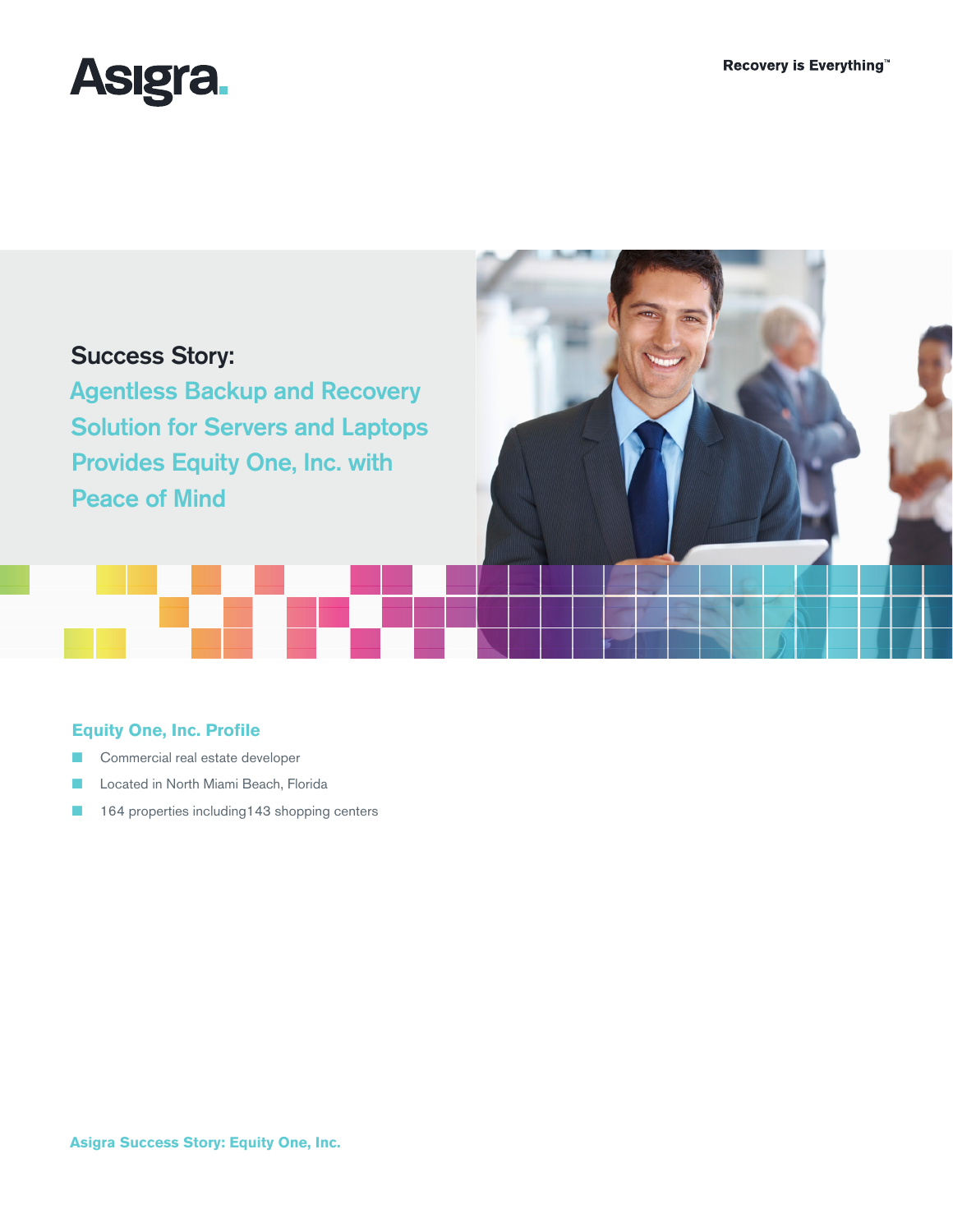

## **Overview**

With a property portfolio comprised of 164 properties and totaling approximately 16.9 million square feet of gross leasable area, including 143 shopping centers, ten development/redevelopment properties, five non-retail properties and six land parcels, Equity One, Inc. already has a lot of data to manage. Based in North Miami Beach, Florida, and with offices in New York, Georgia and California, the commercial real estate developer has been growing by leaps and bounds over the last few years, with plans to continue its expansion into the West Coast and the North East. With expansion however, comes an increasingly larger amount of data the company has to manage and protect.

For most IT departments in commercial real estate, there is an increasing demand to handle the exponential growth of data and to effectively protect it. However, Ivan De Moya, the IT Director for Equity One, Inc., is confident with his data protection and restoration capabilities, knowing that his data is protected by RestorePoint, a provider of disaster recovery and data protection services, who uses Asigra Cloud Backup™ to keep Equity One, Inc.'s data safe.

## **The Challenge**

Before Equity One, Inc. decided to use Asigra Cloud Backup, the company used tape for their backup and recovery needs, which caused a lot of headaches. "We had to keep the tape rotation straight or there would be problems," said Ivan De Moya. "The tapes were taken off-site, and if we needed to recover we had to retrieve the tape and then find the first tape original and do the recovery incrementally. It was a lot of work, especially for a team of our size at the time."

When Ivan De Moya started working at Equity One, Inc. the company had about 20 properties in its portfolio and an IT team of just two people. "Back then our entire backend system ran on two desktops," said Ivan De Moya. "Things quickly changed as the company started to grow. It got to the point where managing and performing backups was taking up too much of our time – it shouldn't take all day to do a backup. We outgrew tape, and that's when we started looking at disk-based backup and found RestorePoint, a service provider leveraging Asigra Cloud Backup to power their data protection and disaster recovery services."

#### **The Solution**

"We use RestorePoint services powered by Asigra to backup all of our servers," said Ivan De Moya." Our environment is complex, with lots of different applications like JD Edwards, Exchange, SQL, and File Servers. During our virtualization project/conversion we were able to convert our servers from physical to virtual

environment without changing how we backup our servers and there was no need to create new backups. Since Asigra is agentless, it didn't matter whether the server were physical or virtual. Recently RestorePoint helped us convert our backups from a public cloud option to a hybrid cloud option, where I now perform scheduled backups at LAN speed to my local system. When the backups are completed, the encrypted data is replicated offsite incrementally."

"I don't worry about backups like I used to anymore... The savings in time have been really beneficial. I just tell the system what to back up and it does like clockwork, and if there are any backup issues, the RestorePoint engineers notify us."

-Ivan De Moya, IT Director of Equity One, Inc.

A feature that appealed to Equity One, Inc. with RestorePoint services was Asigra's agentless architecture, which means Asigra Cloud Backup doesn't have to be installed on every machine that requires backup. Instead, Asigra Cloud Backup is installed on a single machine (physical or virtual) and backups everything on the network, from user files to ERP data bases.

Asigra Cloud Backup has lessened the workload for the IT team by making the backups quicker and more efficient. "I don't worry about backups like I used to anymore," said Ivan De Moya. "The savings in time, both in management and backup time have been really beneficial. We just tell the system what to back up and it does like clockwork, and if there are any backup issues, the RestorePoint engineers are quick to notify us."

Equity One, Inc. has been fortunate enough not to suffer a data loss event, but they do annual disaster recovery testing with RestorePoint's support and are impressed at Asigra Cloud Backup's ability to recover data. "I can go into the system and retrieve a single file, and it's all very easy and much better than retrieving a backup from a tape," said Ivan De Moya."Another strong feature that I see as a great value to many companies as they deal with the challenge of protecting the explosion of data are the retention rules built into Asigra Cloud Backup where I can schedule to either delete or tier from my backups data that has been deleted from the source after a certain time. Asigra Cloud Backup mimics hierarchical storage management (HSM) on the backup side. There is no other backup technology that I have seen in the market where the backup lifecycle management (BLM) is integrated as efficiently as Asigra Cloud Backup."